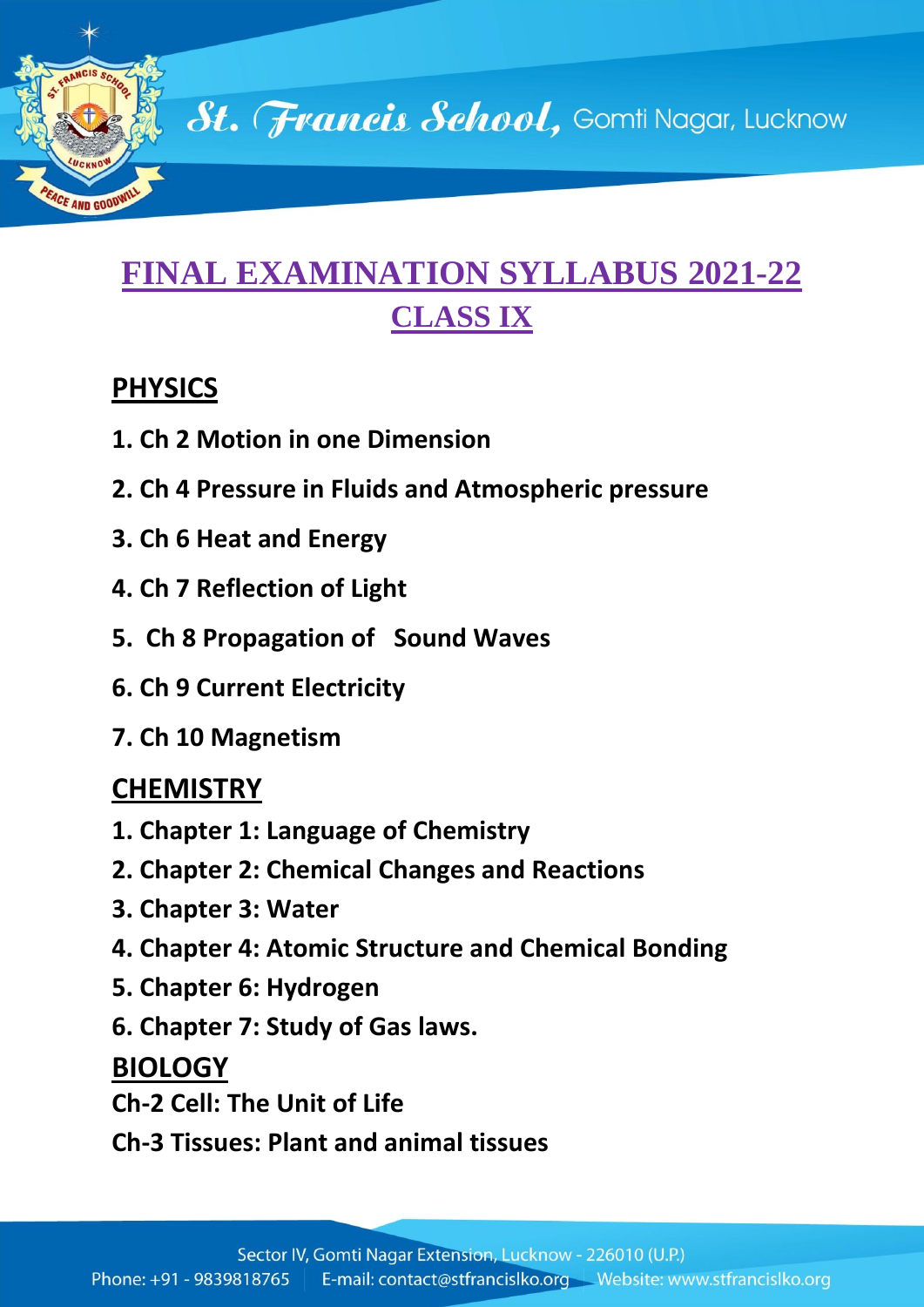

St. Francis School, Gomti Nagar, Lucknow

**Ch-7 Respiration in Plants Ch-11 Digestive system Ch-12 Skeleton- Movement and Locomotion Ch-13 Skin-"The Jack of All Trades" Ch-14 The Respiratory System Ch-15 Hygiene- [A key to healthy life] Ch-16 Diseases: Causes and Control Ch-17 Aids to health Ch-18 Health Organizations Ch-19 Waste Generation and Management ENGLISH LANGUAGE Composition Letter (Formal & Informal) Notice Email Comprehension Functional Grammar, Structure and Use of Language ENGLISH LITERATURE Prose:- Treasure Trove 1. A Horse and two Goats (S.No.3) 2. An Angel In Disguise (S. No. 6) From U.T.I Course:-**

**3. Old Man at the Bridge (S. No.2)**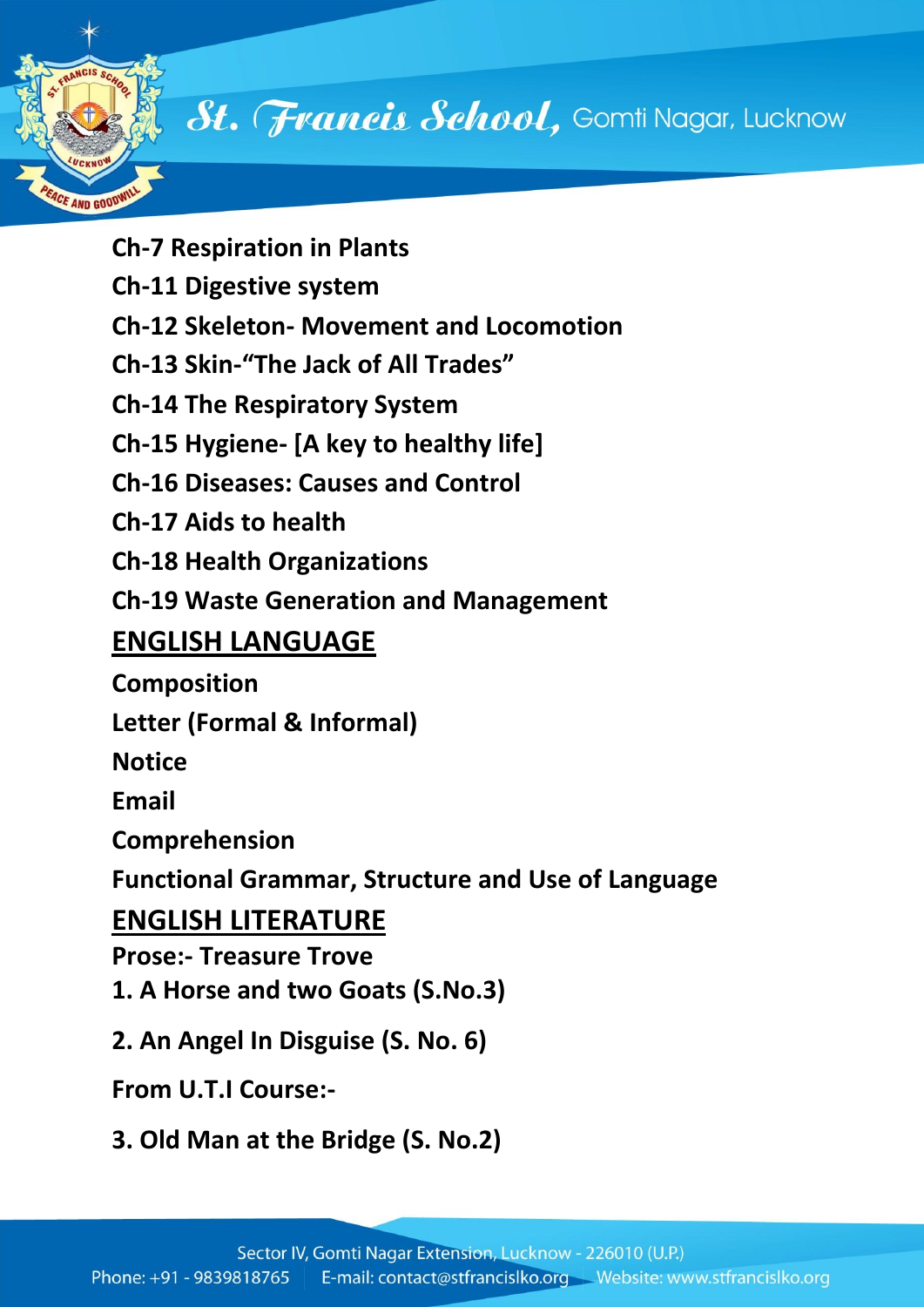

**Poetry: Treasure Trove 1. After Blenheim (S.No.4) 2. Television (S.No.5) 3. Daffodils (S.No.6)**

**From the Half Yearly Course:- 4. The Cold Within (S.No.2) Play:- 1. Act II:- Scenes II-IX**

**2. Act III:- scene I**

## **GEOGRAPHY**

- **1.Chapter 2- Geographic Grid- latitudes and Longitudes**
- **2. Chapter 6- Rocks**
- **3. Chapter 10- Denudation**
- **4. Chapter 13- Insolation**
- **5. Chapter 14- Atmospheric Pressure and Winds.**
- **6. Chapter 15- Humidity**
- **7. Chapter 16- Pollution**
- **8. Chapter 17- Sources of Pollution**
- **9. Chapter 18- Effects of Pollution**
- **10. Chapter 19- Preventive Measures**
- **11. Chapter 20- Natural Regions of the World.**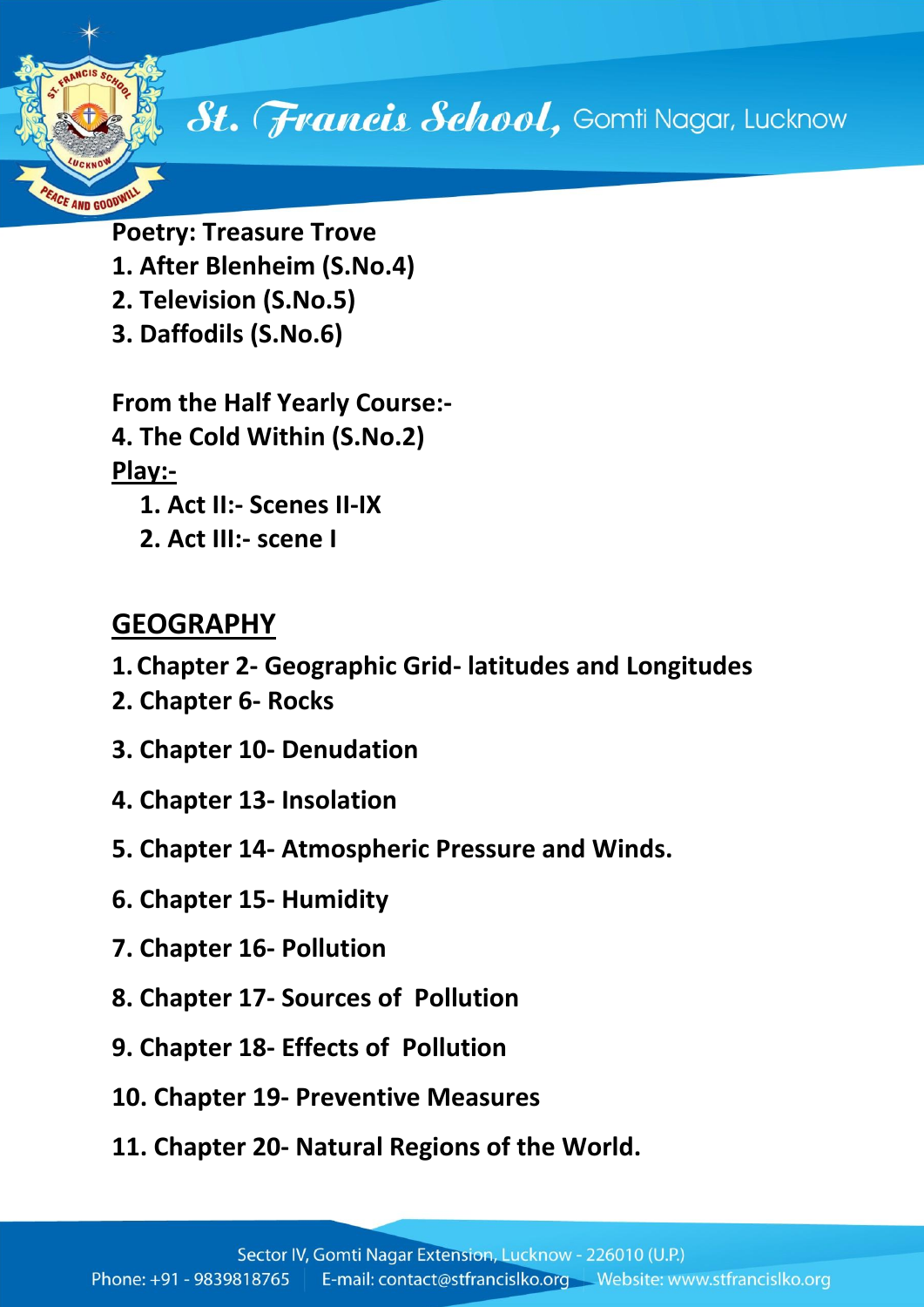

St. Francis School, Gomti Nagar, Lucknow

## **HISTORY**

- **Ch 3 -Jainism and Buddhism**
- **Ch 8 - The Delhi Sultanate**
- **Ch 9 - The Mughal Empire**
- **Ch 10 - Composite Culture**
- **Ch 11 - Renaissance**
- **Ch 12 - Reformation**
- **Ch 13 - Industrial Revolution**

## **CIVICS**

- **Ch 2 - Salient Features of the Constitution - I**
- **Ch 4 - Elections**
- **Ch 5 - Local Self-Government - Rural**
- **Ch 6 - Local Self- Government – Urban**

## **MATHS**

- **1. Factorization**
- **2. Quadratic equations**
- **3. Mid-point Theorem**
- **4. Pythagoras Theorem**
- **5. Rectilinear Figures**
- **6. Circle**
- **7. Mensuration**
- **8. Trigonometric Ratios**
- **9. Trigonometric Ratios of standard angles**
- **10. Coordinate Geometry**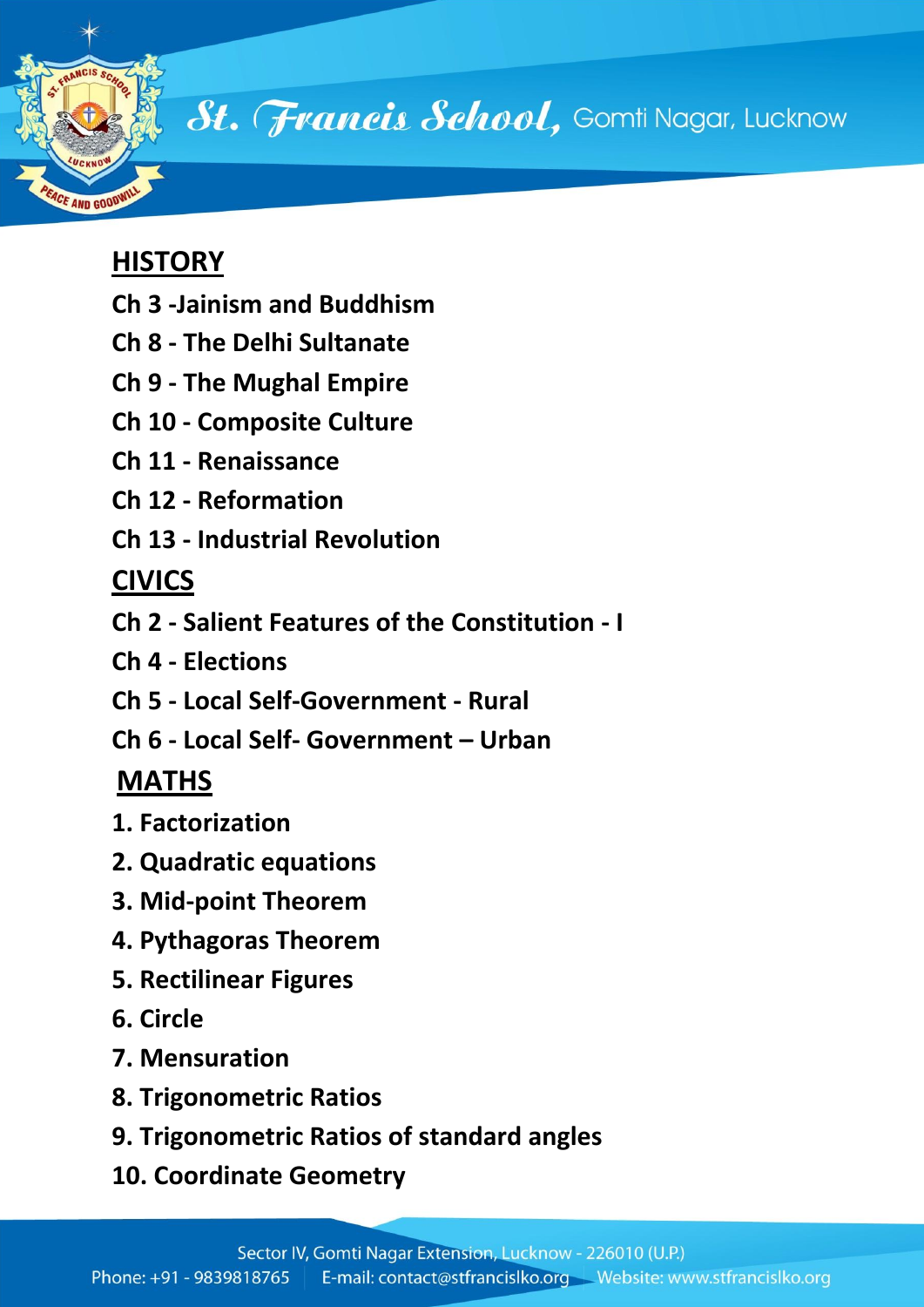

# St. Francis School, Gomti Nagar, Lucknow

**11. Statistics**

## **COMPUTER**

**Chapter-1 Introduction to Object Oriented Programming** 

**Concepts**

**Chapter-3 Elementary Concepts of Objects and Classes**

**Chapter-4 Value and Data types**

**Chapter-5 Operators in Java**

**Chapter-7 Input in Java**

**Chapter-8 Mathematical Library methods**

**Chapter-9 Conditional Constructs in Java**

**Chapter-10 Iterative Constructs in Java**

## **HINDI LITERATURE**

#### गद्य

- 1. पाठ- 1 बात अठन्नी की
- २ पाठ— २ काकी
- 3. पाठ- 3 महायज्ञ का पुरस्कार
- $4.$  पाठ  $-$  4 नेताजी का चश्मा
- 5. पाठ- 5 अपना-अपना भाग्य

#### पद्य

- 1. पाठ  $-$  1 साखी
- 2. पाठ- 2 गिरिधर की कुंडलियाँ
- 3 पाठ-3 स्वर्ग बना सकते हैं
- 4. पाठ 4 वह जन्मभूमि मेरी